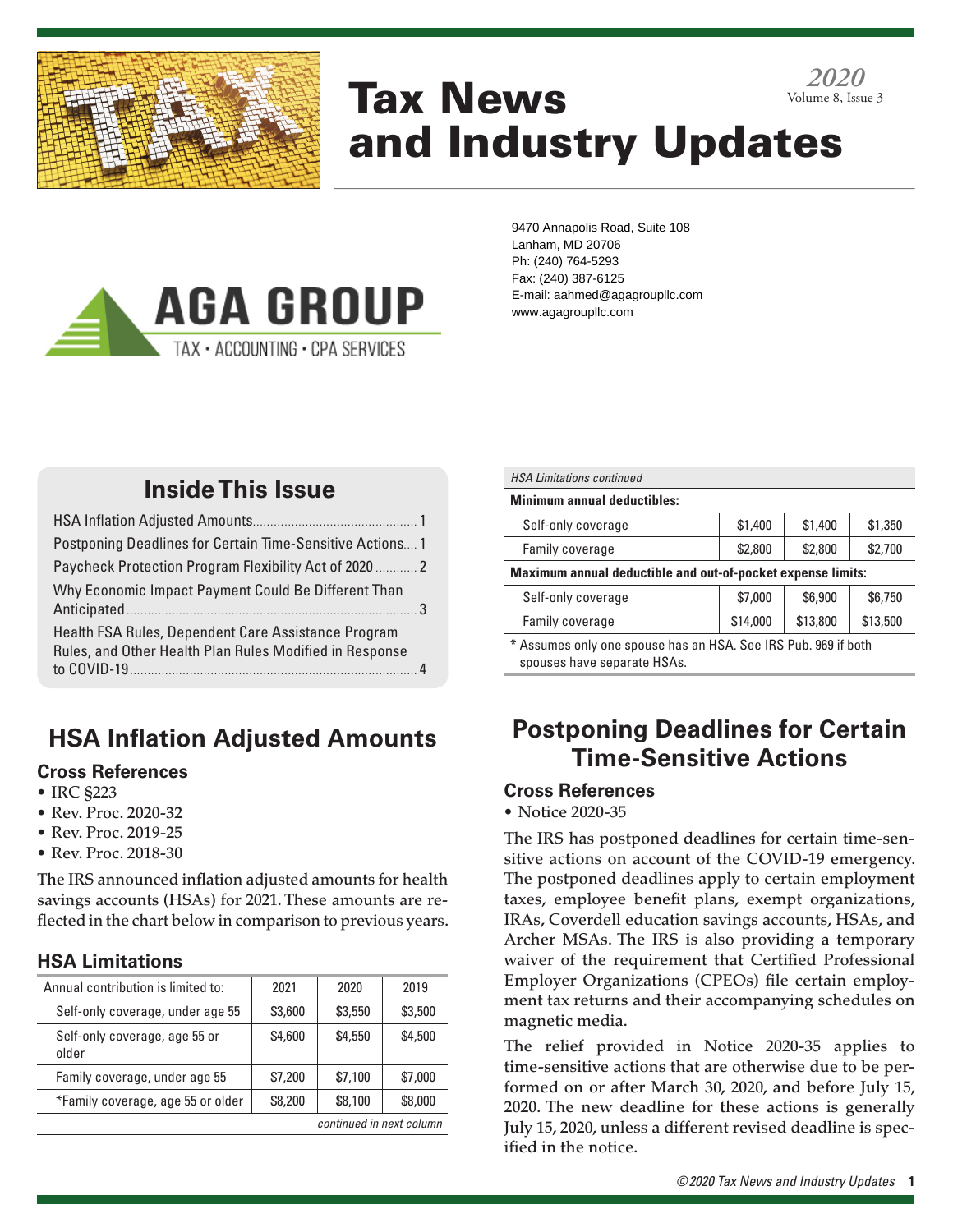Time-sensitive actions to which the deadline is postponed until July 15, 2020 include the following:

- Correction of employment tax reporting errors using the interest-free adjustment process under IRC sections 6205 and 6413,
- Application for a funding waiver under IRC section 412(c) for a defined benefit pension plan that is not a multiemployer plan,
- Actions described under IRC section 432 that are due to be performed with respect to a multi-employer defined benefit pension plan,
- Actions described under IRC section 433 that are due to be performed with respect to a CSEC plan,
- Interest and penalty for failure to file Form 5330, *Return of Excise Taxes Related to Employee Benefit Plans,* and payment of the associated excise taxes are disregarded,
- Certain actions with respect to IRC section 403(b) employee plans of tax exempt and government entities,
- Form 990-N electronic notice requirement (e-Postcard) for certain small exempt organizations,
- Time for commencing a suit for declaratory judgement under IRC section 7428,

The due date is extended to August 31, 2020 for filing and furnishing the following forms:

- Form 5498, *IRA Contribution Information,*
- Form 5498-ESA, *Coverdell ESA Contribution Information,* and
- Form 5498-SA, *HSA, Archer MSA, or Medicare Advantage MSA Information.*

◆ ◆ ◆

### **Paycheck Protection Program Flexibility Act of 2020**

#### **Cross References**

• Public Law 116-142

The Paycheck Protection Program is a loan designed to provide a direct incentive for small businesses to keep their workers on the payroll. The Small Business Administration (SBA) will forgive loans if all employees are kept on the payroll and the money is used for payroll, rent, mortgage interest, or utilities. The program was originally enacted by the CARES Act (Public Law 116-136), which was signed into law on March 27, 2020.

On June 5, 2020, the Paycheck Protection Program Flexibility Act of 2020 was signed into law, which makes the following modifications to the Paycheck Protection Program:

| <b>Prior Law</b><br>(CARES Act Version)                                                                                                                                                                           | <b>New Law</b>                                                                                                                                                                                                                                                                                                                                                                                                                                                                                                                                  |
|-------------------------------------------------------------------------------------------------------------------------------------------------------------------------------------------------------------------|-------------------------------------------------------------------------------------------------------------------------------------------------------------------------------------------------------------------------------------------------------------------------------------------------------------------------------------------------------------------------------------------------------------------------------------------------------------------------------------------------------------------------------------------------|
| For loans that still have a                                                                                                                                                                                       | For loans that still have a remaining                                                                                                                                                                                                                                                                                                                                                                                                                                                                                                           |
| remaining balance after the                                                                                                                                                                                       | balance after the government                                                                                                                                                                                                                                                                                                                                                                                                                                                                                                                    |
| government forgives part of                                                                                                                                                                                       | forgives part of the loan, a covered                                                                                                                                                                                                                                                                                                                                                                                                                                                                                                            |
| the loan, a covered loan has                                                                                                                                                                                      | loan has a minimum maturity of 5                                                                                                                                                                                                                                                                                                                                                                                                                                                                                                                |
| a maximum maturity of 10                                                                                                                                                                                          | years and a maximum maturity of                                                                                                                                                                                                                                                                                                                                                                                                                                                                                                                 |
| years from the date on which                                                                                                                                                                                      | 10 years from the date on which                                                                                                                                                                                                                                                                                                                                                                                                                                                                                                                 |
| the borrower applies for loan                                                                                                                                                                                     | the borrower applies for loan                                                                                                                                                                                                                                                                                                                                                                                                                                                                                                                   |
| forgiveness.                                                                                                                                                                                                      | forgiveness.                                                                                                                                                                                                                                                                                                                                                                                                                                                                                                                                    |
| The "covered period" is the                                                                                                                                                                                       | The "covered period" is the period                                                                                                                                                                                                                                                                                                                                                                                                                                                                                                              |
| period in which the loan proceeds                                                                                                                                                                                 | in which the loan proceeds may be                                                                                                                                                                                                                                                                                                                                                                                                                                                                                                               |
| may be used to pay for expenses                                                                                                                                                                                   | used to pay for expenses (payroll,                                                                                                                                                                                                                                                                                                                                                                                                                                                                                                              |
| (payroll, mortgage interest, rent,                                                                                                                                                                                | mortgage interest, rent, etc.) that                                                                                                                                                                                                                                                                                                                                                                                                                                                                                                             |
| etc.) that may result in loan                                                                                                                                                                                     | may result in loan forgiveness                                                                                                                                                                                                                                                                                                                                                                                                                                                                                                                  |
| forgiveness if the number of                                                                                                                                                                                      | if the number of employees are                                                                                                                                                                                                                                                                                                                                                                                                                                                                                                                  |
| employees are not reduced. The                                                                                                                                                                                    | not reduced. The covered period                                                                                                                                                                                                                                                                                                                                                                                                                                                                                                                 |
| covered period is from February                                                                                                                                                                                   | is from February 15, 2020 to                                                                                                                                                                                                                                                                                                                                                                                                                                                                                                                    |
| 15, 2020 to June 30, 2020.                                                                                                                                                                                        | December 31, 2020.                                                                                                                                                                                                                                                                                                                                                                                                                                                                                                                              |
| Loan forgiveness equals the<br>sum of the payments made for<br>qualified expenses (payroll,<br>mortgage interest, rent, etc.)<br>during the 8-week covered period<br>beginning on the loan's origination<br>date. | Loan forgiveness equals the sum<br>of the payments made for qualified<br>expenses (payroll, mortgage<br>interest, rent, etc.) during the<br>period beginning on the loan's<br>origination date and ending on<br>the earlier of either (A) the date<br>that is 24 weeks after the loan's<br>origination date, or (B) December<br>31, 2020. For recipients that<br>received a covered loan before<br>June 5, 2020, the recipient may<br>elect to have the covered period<br>end on the date that is 8 weeks<br>after the loan's origination date. |
| To receive loan forgiveness, the                                                                                                                                                                                  | To receive loan forgiveness, the                                                                                                                                                                                                                                                                                                                                                                                                                                                                                                                |
| employer must use at least 75% of                                                                                                                                                                                 | employer must use at least 60%                                                                                                                                                                                                                                                                                                                                                                                                                                                                                                                  |
| the covered loan amount for pay-                                                                                                                                                                                  | of the covered loan amount for                                                                                                                                                                                                                                                                                                                                                                                                                                                                                                                  |
| roll costs and 25% for mortgage                                                                                                                                                                                   | payroll costs and 40% for mortgage                                                                                                                                                                                                                                                                                                                                                                                                                                                                                                              |
| obligations, rent, or utilities.                                                                                                                                                                                  | obligations, rent, or utilities.                                                                                                                                                                                                                                                                                                                                                                                                                                                                                                                |
| Repayment of a covered loan is<br>deferred for a period of not less<br>than 6 months, including payment<br>of principal, interest, and fees,<br>and not more than 1 year.                                         | Repayment of a covered loan is<br>deferred, including payment of<br>principal, interest, and fees, until<br>the date on which the amount of<br>loan forgiveness is remitted to<br>the lender. If the recipient fails to<br>apply for loan forgiveness within<br>10 months after the last day of<br>the covered period, the recipient<br>must make payments of principal,<br>interest, and fees beginning on<br>the day that is not earlier than 10<br>months after the last day of the<br>covered period.                                       |

New exemption based on employee availability. Under the original version, loan forgiveness was reduced if, during the covered period, the number of employees were reduced or the wages of certain employees were reduced. The new law provides an exception to this rule. During the period beginning February 15, 2020, and ending on December 31, 2020, the amount of loan forgiveness is determined without regard to a proportional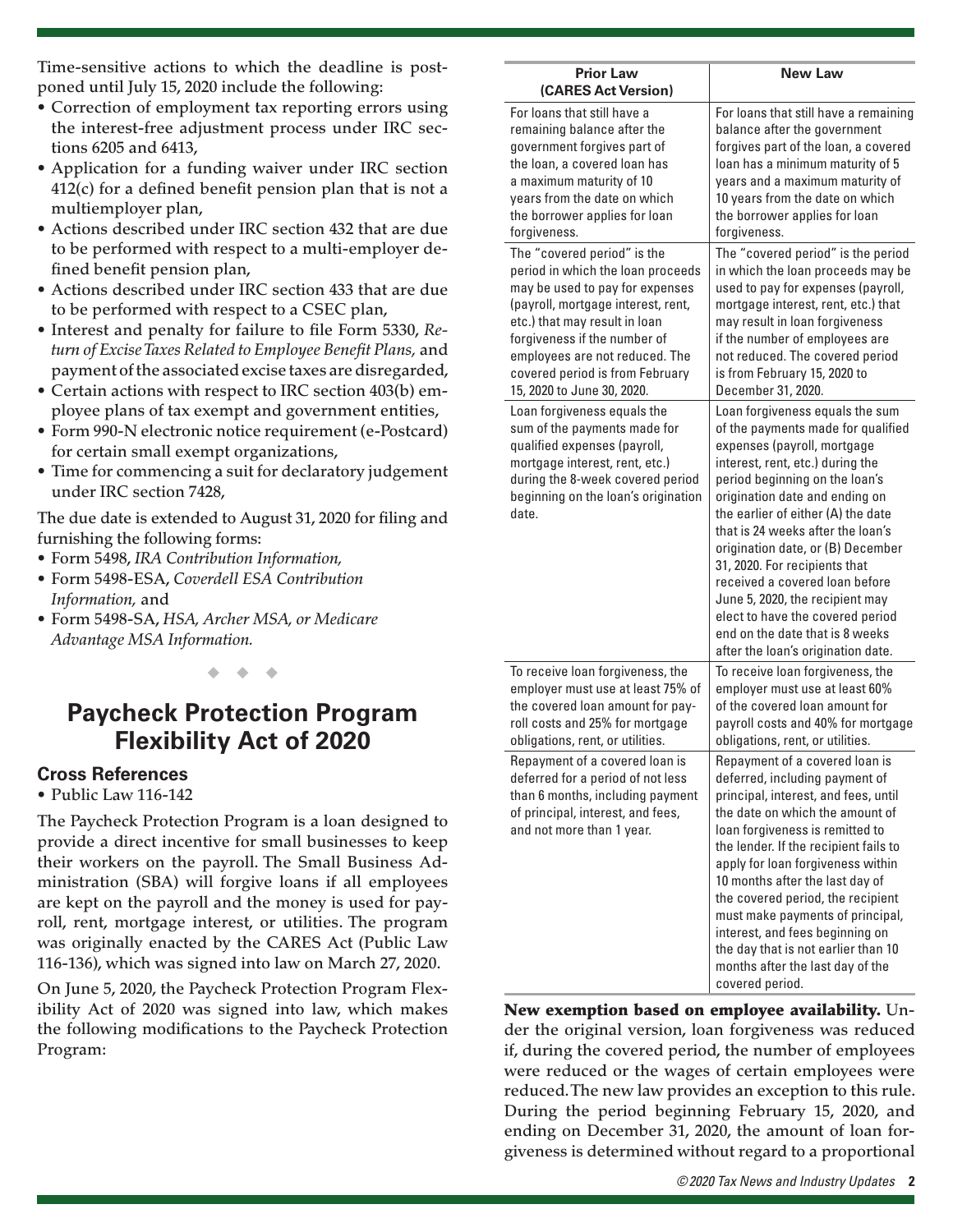reduction in the number of full-time equivalent employees if the recipient, in good faith:

A) Is able to document:

- 1) An inability to rehire individuals who were employees of the employer on February 15, 2020, and
- 2) An inability to hire similarly qualified employees for unfilled positions on or before December 31, 2020, or
- B) Is able to document an inability to return to the same level of business activity as the business was operating at before February 15, 2020, due to compliance with regulations related to the maintenance of standards for sanitation, social distancing, or any other worker or customer safety requirement related to COVID-19.

Delay of payment of employer payroll taxes. Under the CARES Act, employers and self-employed individuals are allowed to delay the deposit or payment of the employer's share of Social Security taxes, and the equivalent portion of self-employment taxes (the 6.2% portion of wages, compensation, or net earnings from self-employment). In order to be eligible to defer such payments, the employer or self-employed person may not have had indebtedness forgiven under the Paycheck Protection Program.

The new law allows employers and self-employed individuals to take advantage of the delay of payment of employer payroll taxes or self-employment taxes, regardless of whether the employer or self-employed individual has loans forgiven under the Paycheck Protection Program.

◆ ◆ ◆

### **Why Economic Impact Payment Could Be Different Than Anticipated**

#### **Cross References**

• IR-2020-93, May 11, 2020

The IRS has posted information on their website giving various scenarios that explain why the Economic Impact Payment (EIP) that was received may be different than the amount that was expected.

2019 tax return not yet filed, or IRS has not finished processing the 2019 return. Payments are automatic for eligible people who filed a tax return for 2018 or 2019. Typically, the IRS uses information from the 2019 tax return to calculate the Economic Impact Payment. Instead, the IRS will use the 2018 return if the taxpayer has not yet filed for 2019. If a taxpayer has already filed for 2019, the IRS will still use the 2018 return if the IRS has not finished processing the 2019 return. The IRS

accepting a tax return electronically is different than completing processing. Any issues with the 2019 return mean the IRS would have used the 2018 return to calculate the Economic Impact Payment.

If the IRS used the 2018 return, various life changes in 2019 would not be reflected in the payment. These may include higher or lower income or birth or adoption of a child.

In many cases, however, these taxpayers may be able to claim an additional amount on the 2020 tax return when it is filed in 2021. This could include up to an additional \$500 for each qualifying child not reflected in their Economic Impact Payment.

Claimed dependents are not eligible for an additional \$500 payment. Only children eligible for the Child Tax Credit qualify for the additional payment of up to \$500 per child. To claim the Child Tax Credit, the taxpayer generally must be related to the child, live with them more than half the year and provide at least half of their support. Besides their own children, adopted children and foster children, eligible children can include the taxpayer's younger siblings, grandchildren, nieces and nephews if they can be claimed as dependents. In addition, any qualifying child must be a U.S. citizen, permanent resident or other qualifying resident alien. The child must also be under the age of 17 at the end of the year for the tax return on which the IRS bases the payment determination.

A qualifying child must have a valid Social Security Number (SSN) or an Adoption Taxpayer Identification Number (ATIN). A child with an Individual Taxpayer Identification Number (ITIN) is not eligible for an additional payment.

Parents who are not married to each other and do not file a joint return cannot both claim their qualifying child as a dependent. The parent who claimed the child on their 2019 return may have received an additional Economic Impact Payment for their qualifying child. When the parent who did not receive an additional payment files a 2020 tax return, they may be able to claim up to an additional \$500 per-child amount on that return if they qualify to claim the child as their qualifying child for 2020.

Dependents are college students. Dependent college students do not qualify for an EIP, and even though their parents may claim them as dependents, they normally do not qualify for the additional \$500 payment. For example, a 20-year-old full-time college student claimed as a dependent on his or her parent's 2019 federal income tax return is not eligible for a \$1,200 Economic Impact Payment. In addition, the student's parents will not receive an additional \$500 Economic Impact Payment because the student does not qualify as a child younger than 17.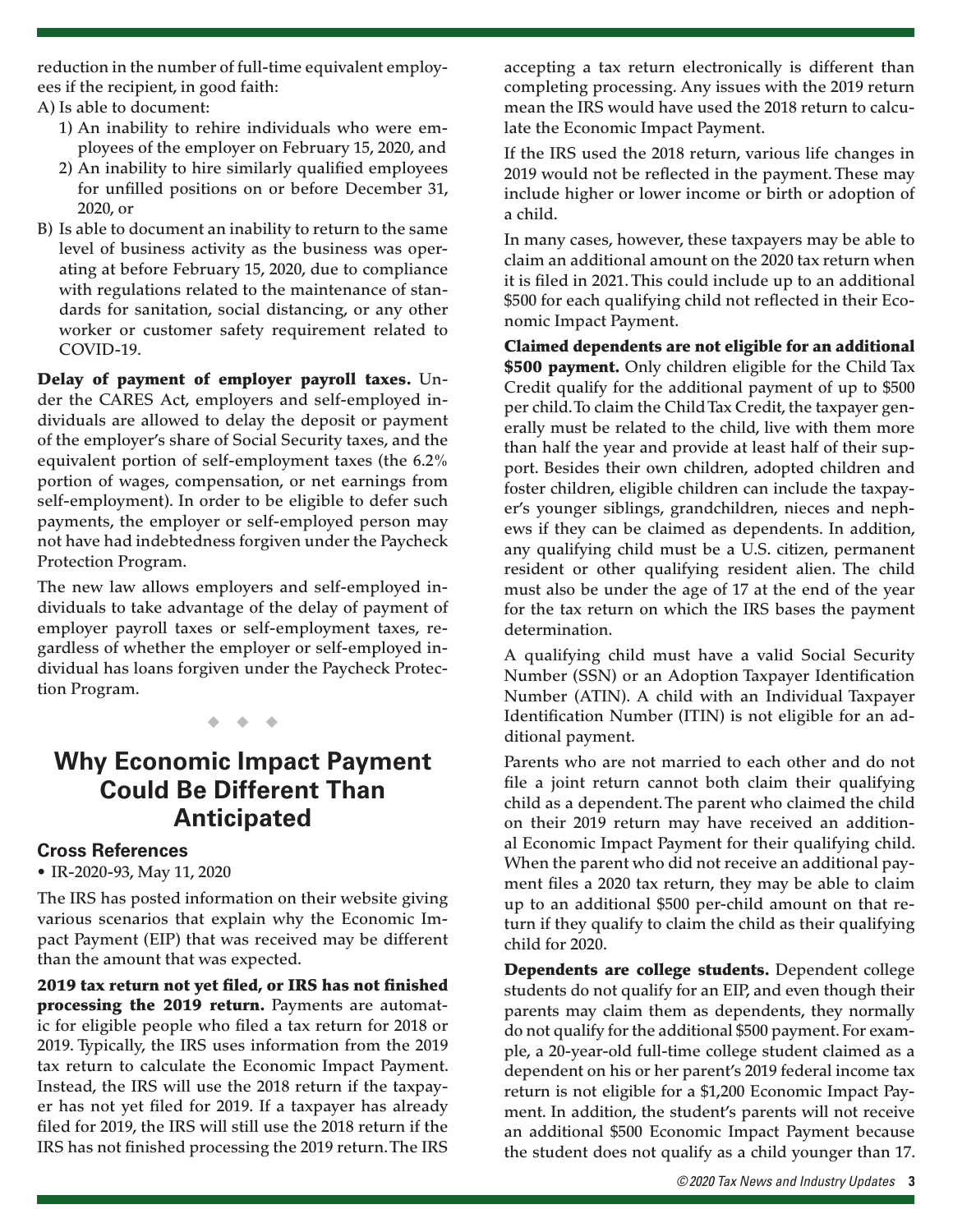This scenario could also apply if the parent's 2019 tax return hasn't been processed yet by the IRS before the payments were calculated, and a college student was claimed on a 2018 tax return.

However, if the student cannot be claimed as a dependent by his or her parents or anyone else for 2020, that student may be eligible to claim a \$1,200 credit on his or her own 2020 tax return.

Claimed dependents are parents or relatives, age 17 or older. If a taxpayer claimed a parent or any other relative age 17 or older on his or her tax return, the dependent will not receive a \$1,200 payment. In addition, the taxpayer will not receive an additional \$500 payment because the parent or other relative is not a qualifying child under age 17.

However, if the parent or other relative cannot be claimed as a dependent on the taxpayer's or anyone else's return for 2020, the parent or relative may be eligible to individually claim a \$1,200 credit on his or her 2020 tax return.

Past-due child support was deducted from the payment. The Economic Impact Payment is offset only by past-due child support. The Bureau of the Fiscal Service will send the taxpayer a notice if an offset occurs.

For taxpayers who are married filing jointly and filed an injured spouse claim with their 2019 tax return (or 2018 tax return if they haven't filed the 2019 tax return), half of the total payment will be sent to each spouse. Only the payment of the spouse who owes past-due child support should be offset.

The IRS is aware that a portion of the payment sent to a spouse who filed an injured spouse claim with his or her 2019 tax return (or 2018 tax return if no 2019 tax return has been filed) may have been offset by the injured spouse's past-due child support. The IRS is working with the Bureau of Fiscal Service and the U.S. Department of Health and Human Services, Office of Child Support Enforcement, to resolve this issue as quickly as possible. If an injured spouse claim was filed with the return and the taxpayer is impacted by this issue, the taxpayer does not need to take any action. The injured spouse will receive their unpaid half of the total payment when the issue is resolved.

Garnishments by creditors reduced the payment amount. Federal tax refunds, including the Economic Impact Payment, are not protected from garnishment by creditors by federal law once the proceeds are deposited into a taxpayer's bank account.

What if the amount of the Economic Impact Payment is incorrect? In many instances, eligible taxpayers who received a smaller-than-expected Economic Impact Payment (EIP) may qualify to receive an additional amount when they file their 2020 federal income tax return. EIPs are technically an advance payment of a new temporary tax credit that eligible taxpayers can claim on their 2020 return. Everyone should keep for their records the letter they receive by mail within a few weeks after their payment is issued.

When taxpayers file their 2020 tax return, they can claim additional credits if they are eligible for them.

The EIP will not reduce a taxpayer's refund or increase the amount they owe on the 2020 tax return. It is also not taxable on the 2020 return.

◆ ◆ ◆

### **Health FSA Rules, Dependent Care Assistance Program Rules, and Other Health Plan Rules Modified in Response to COVID-19**

### **Cross References**

- IRC §125
- Notice 2020-29
- Notice 2020-33

An IRC section 125 cafeteria plan is a written plan maintained by an employer under which all participants may choose among two or more benefits consisting of cash and qualified benefits. A qualified benefit is excluded from the employee's gross income. Qualified benefits may include employer-provided health plans, including health flexible spending arrangements (health FSAs) and dependent care assistance programs.

Elections regarding qualified benefits generally must be irrevocable and must be made prior to the first day of the plan year. Exceptions apply under certain circumstances, such as if the employee experiences a change in status or there are significant changes in the cost of coverage.

Due to the nature of the public health emergency posed by COVID-19, the IRS has determined there is a need to allow employees to change elections that have been made under health FSA plans and dependent care assistance programs.

Elections under a cafeteria plan. The IRS is permitting employees to make certain prospective mid-year election changes for health FSAs and dependent care assistance programs during the 2020 calendar year. The employer, in its discretion, may amend the plan to allow each employee who is eligible to make salary reduction contributions under the plan to make prospective election changes, including an initial election. The employer may amend its plan to allow employees to: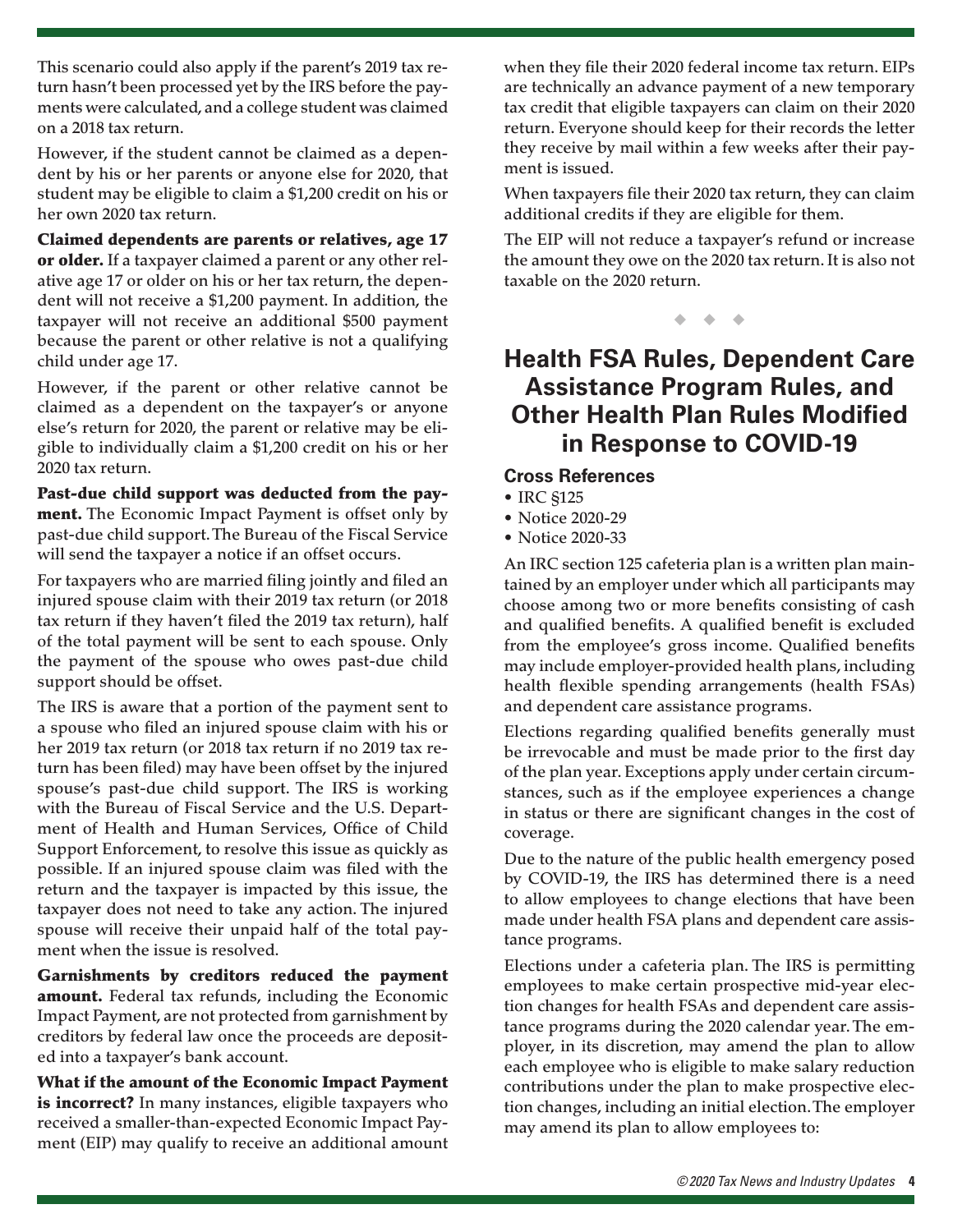- 1) Make a new election for employer-sponsored health coverage on a prospective basis, if the employee initially declined to elect employer-sponsored health coverage,
- 2) Revoke an existing election for employer-sponsored health coverage and make a new election to enroll in different health coverage sponsored by the same employer on a prospective basis, including changing enrollment from self-only coverage to family coverage,
- 3) Revoke an existing election from employer-sponsored health coverage on a prospective basis, provided that the employee attests in writing that the employee is enrolled, or immediately will enroll, in other health coverage not sponsored by the employer,
- 4) Revoke an election, make a new election, or decrease or increase an existing election regarding a health FSA on a prospective basis, and
- 5) Revoke an election, make a new election, or decrease or increase an existing election regarding a dependent care assistance program on a prospective basis.

See Notice 2020-29 for details on how an employer can amend its plan to provide for one or more of the above.

Extended claims period for health FSAs and dependent care assistance programs. The IRS is permitting flexibility to provide an extended period to apply unused amounts remaining in a health FSA or dependent care assistance program to pay or reimburse medical care expenses or dependent care expenses. An employer, in its discretion, may amend the plan to permit employees to apply unused amounts remaining in a health FSA or a dependent care assistance program as of the end of a grace period ending in 2020 or a plan year ending in 2020 to pay or reimburse expenses incurred for the same qualified benefit through December 31, 2020.

For example, if an employer sponsors a calendar year health FSA plan that has a grace period ending on March 15 immediately following the end of each plan year, the employer may amend the plan to permit employees to apply unused amounts remaining in the plan as of March 15, 2020 to reimburse the employee for medical care expenses incurred through December 31, 2020.

See Notice 2020-29 for more details.

Indexed carryover amount. Notice 2020-33 increases the maximum \$500 carryover amount for a plan year to an amount equal to 20% of the maximum salary reduction contribution under IRC section 125(i) for that plan year. Under this provision, the maximum unused amount from a plan year starting in 2020 allowed to be carried over to a plan year starting in 2021 is \$550.

See Notice 2020-33 for more details.

#### Notice 2020-29 and 2020-33 examples:

*Example #1: An employer provides a health FSA that allows a \$500 carryover for the plan year that begins on July 1, 2019 and ends on June 30, 2020 (the 2019 plan year). The employer amends the plan to adopt a \$550 (indexed) carryover beginning with the 2020 plan year, and also amends the plan to adopt the temporary extended period for incurring claims with respect to the 2019 plan year, allowing for claims incurred prior to January 1, 2021, to be paid with respect to amounts from the 2019 plan year. An employee has a remaining balance in his health FSA for the 2019 plan year of \$2,000 on June 30, 2020, because a scheduled non-emergency procedure was postponed. For the 2020 plan year beginning July 1, 2020, the employee elects to contribute \$2,000 to his health FSA. The employee is able to reschedule the procedure before December 31, 2020 and, between July 1, 2020 and December 31, 2020, incurs \$1,900 in medical care expenses. The health FSA may reimburse the employee \$1,900 from the \$2,000 remaining in his health FSA at the end of the 2019 plan year, leaving \$100 unused from the 2019 plan year. Under the plan terms that provide for a carryover, the employee is allowed to use the remaining \$100 in his health FSA until June 30, 2021, to reimburse claims incurred during the 2020 plan year. The employee may be reimbursed for up to \$2,100 (\$2,000 contributed to the health FSA for the 2020 plan year plus \$100 carryover from the 2019 plan year) for medical care expenses incurred between January 1, 2021 and June 30, 2021. In addition, the employee may carry over to the 2021 plan year beginning July 1, 2021 up to \$550 of any remaining portion of that \$2,100 after claims are processed for the 2020 plan year that began July 1, 2020. A grace period is not available for the plan year ending June 30, 2021.*

*Example #2: Same facts as Example #1, except that a different employee has a remaining balance in his health FSA for the 2019 plan year of \$1,250 on June 30, 2020. For the 2020 plan year beginning July 1, 2020, this employee elects to contribute \$1,200 to his health FSA. Between July 1, 2020 and December 31, 2020, the employee incurs \$600 in medical care expenses. The health FSA may reimburse the employee \$600 from the \$1,250 remaining in his health FSA at the end of the 2019 plan year, leaving \$650 unused from the 2019 plan year. Under the plan terms, the employee is allowed to use \$500 of the \$650 unused amount from the 2019 plan year to reimburse claims incurred during the 2020 plan year, and the remaining \$150 will be forfeited. The employee may be reimbursed for up to \$1,700 (\$1,200 contributed to the health FSA for the 2020 plan year plus \$500 carryover from the 2019 plan year) for medical care expenses incurred between January 1, 2021 and June 30, 2021. In addition, the employee may carry over to the 2021 plan year beginning July 1, 2021 up to \$550 of any remaining unused portion of that \$1,700 after claims are processed for the 2020 plan year that began July 1, 2020. A grace period is not available for the plan year ending June 30, 2021.*